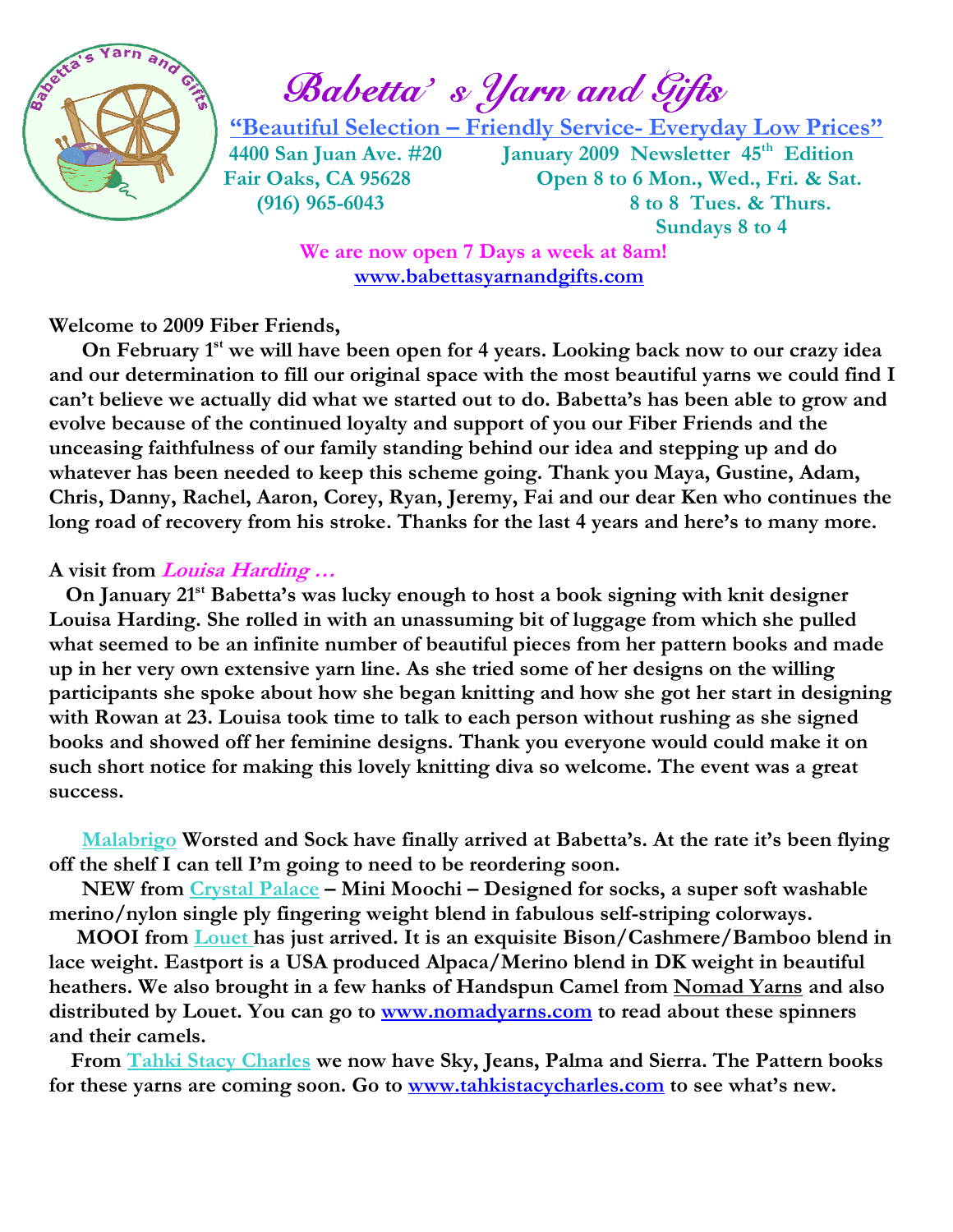Have you read any of the reviews of **HiYaHiYa** knitting needles? I've got a pair if you'd like to try them out. They're awesome. We will be receiving a full selection of the surgical steel (nickel free) circulars and dpns this week. I'll be ordering the bamboo line too.

Coming soon…

New colors and patterns from Manos del Uruguay, yarns from Rowan & Universal.

### Classes for February 2009 at Babetta's

 In our project classes you can learn to knit anything from scarves to socks to felted purses to lace shawls to hats to sweaters. Pick your project and join in the fun. Our knitters inspire each other to try new things by sharing ideas and showing off their latest creation. Sign up for one of our classes and you will receive a coupon for %10 off your next purchase. If our class times aren't convenient we also offer private lessons in Knitting, Crochet, Spinning and Weaving by appointment.

\*Pre-registration is required as class sizes are limited. Please choose your dates carefully. Because of scheduling conflicts and complications, make-up classes will only be allowed under special circumstances and individual consideration.

**Tuesdays Feb. 3, 10 & 17**  Knitting Project 6pm – 7:30pm fee \$40

**Wednesdays Feb. 4, 11 & 18**  Knitting Project 1pm – 2:30pm fee \$40 Knitting Project 3:00pm- 4:30pm fee \$40

**Thursday Feb. 5, 12 & 19**  Knitting Project 6pm – 7:30pm fee \$40

**Saturdays Feb. 7, 14 & 21**  Crochet 11am – 12:30pm fee \$40 2 Top Down Socks on 1 Needle 2pm – 3:30pm fee \$40 Knitting Project 4pm – 5:30pm fee \$40

Private Lessons Knitting or Crochet \$15 an hour and Group Knitting or Crochet Private lessons \$10 an hour per person. Spinning or weaving \$20 an hour and

group rates are the transfer per per person.

 Free weaving demo Gustine will be demonstrating how to use a Knitter's Rigid Heddle Loom on Sunday Feb. 8<sup>th</sup> at 11am.

Meeting date for the Great American Aran Afghan Knit-a-Long Feb. 16 from 1pm-3pm.

Beginning in February 2009 – Lace Knit-a-Long Night with Gustine from 6:30pm to 8pm on the 1<sup>st</sup>  $\mathcal{A}$  3<sup>rd</sup> Tuesday every month Beginning with Feb. 3  $\mathcal{A}$  17. Fee \$15. Those of you working on the Laminaria are welcome and Gustine will be working on the Forest Path Entrelac Lace Shawl.

### Come sit and knit with our knitting group on the 1st & 3<sup>rd</sup> Sat. every month from 10am – 2pm.

 Would you like to make newborn hats to donate to area Hospital Nurseries? Join the Fair Oaks Madhatters Knitting Group at Babetta's The second Thurs. of every month from 10am – 12pm upcoming date Feb. 12 You can drop off hats to donate if you can't make it to our meeting dates.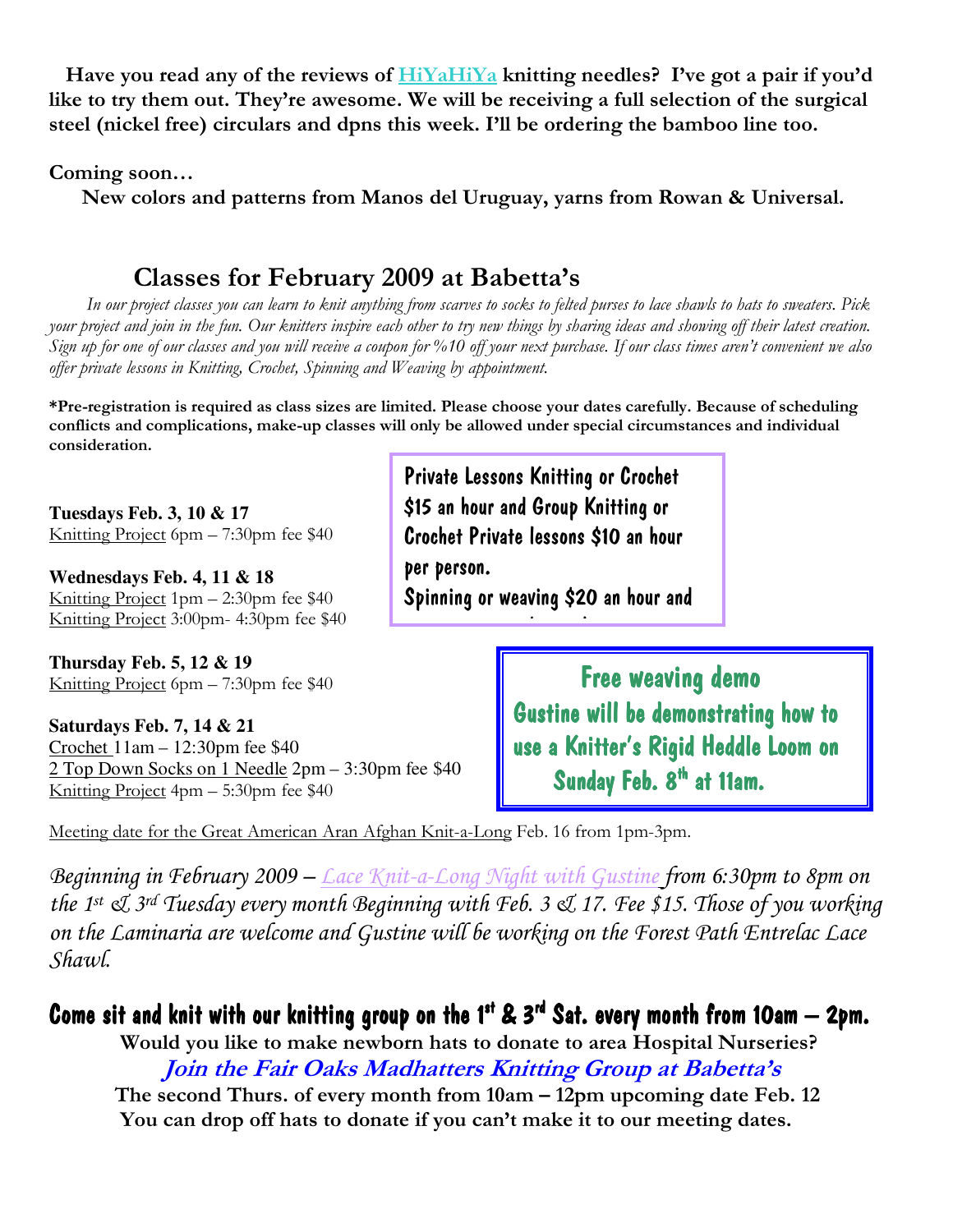## Destination Art! 2009 is in the works.

Save these dates - March  $13^{th}$  &  $14^{th}$  so you can "SPRING into ART"

 Just like in years past you will travel from shop to shop to fill your passport to enter to win one of six baskets valued at \$300 and because our Food Drive basket valued at \$900 was such a success we're doing it again this spring. We've got a great souvenir project this year and lots of demos planned. It should be loads of fun! Participating shops are Art Ellis, Cje's Art & Fiber Gallery, JR Flamingo, Piece of Mind Bead & Jewelry, The Stamp Art Shoppe and Babetta's Yarn And Gifts. See you there…

Coming in April - Book Signing with Lorna Miser Our own local fiber celebrity Lorna Miser creator and former owner of Lorna's Laces has published a new book FAITH, HOPE, LOVE, *Knitting* 

Babetta's will be hosting a book signing on Sun. April 5<sup>th</sup> at noon. Save the date.